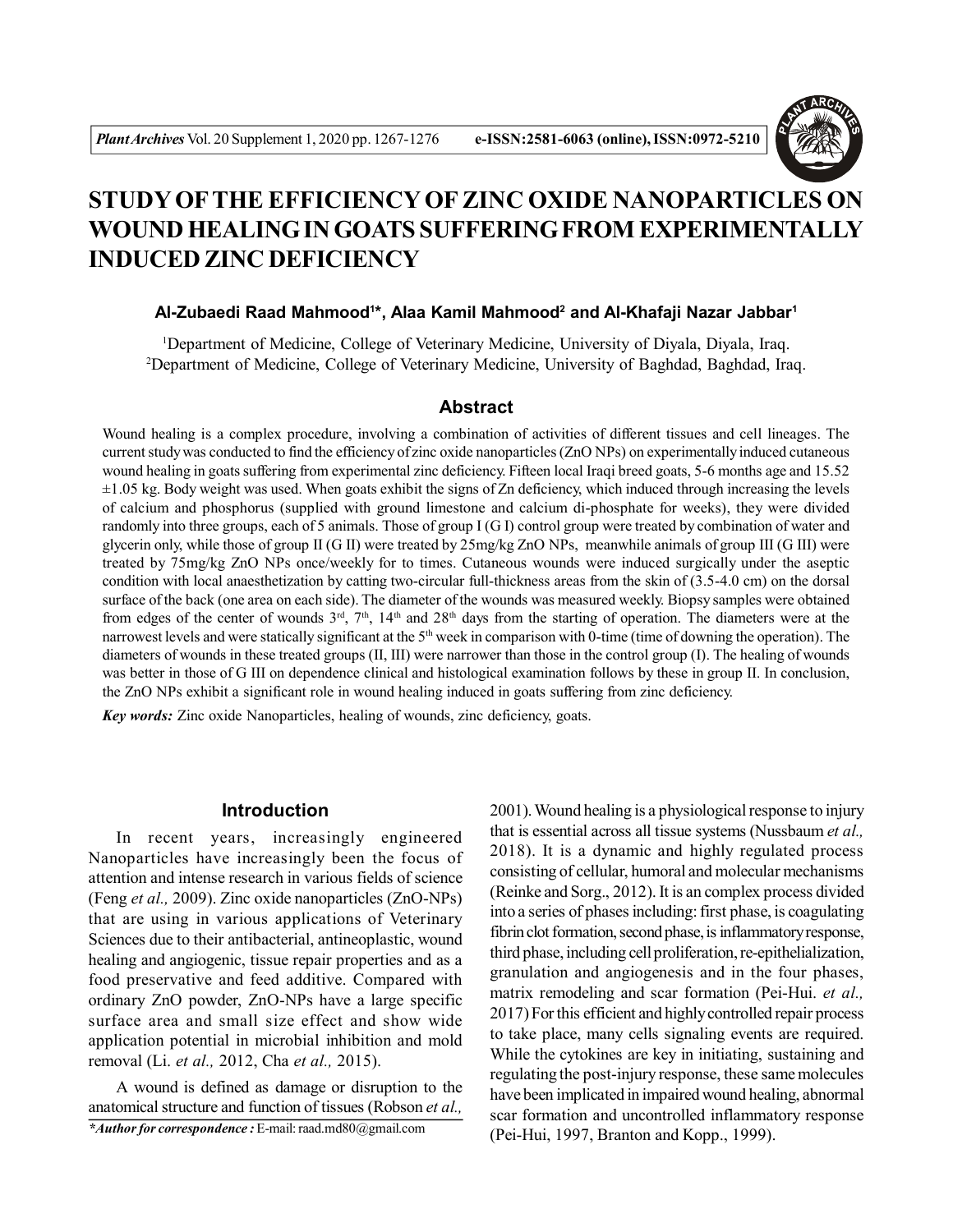Drug delivery with ZnO-NPs technology has received great attention for the treatment of wounds due to their effective cell penetration, immunomodulation and antimicrobial capacity (Lansdown *et al.,* 2007, Xiong., 2013, Oyarzun-Ampuero *et al.,* 2015).

The role zinc plays in wound healing can be observed from two sides: first, the impact of zinc deficiency and second, the effect of zinc supplementation (topical/local or systemic) on wound repair (Lansdown *et al.,* 2007, Kogan *et al.,* 2017).

So the current study was conducted to investigate the role of ZnO-NPs on healing skin wounds in goats suffering from experimental zinc deficiency.

# **Material and Methods**

Preparation of animals: Fifteen local Iraqi breed goats, of 5-6 months old and  $15.52 \pm 1.05$  kg. bodyweight was used to conduct the current study on the farm of the College of Veterinary Medicine, University of Diyala. All animals were free from internal parasites, in addition to normal liver and urinary system function. The dependent parameters were a clinical examination of mucous membranes, appetite, behaviors and body condition according to (Constable *et al.,* 2017). The gross examination of skin wounds was done for, to assessment process of wounds healing and detect any abnormal changes or secondary pyogenic infection of wounds.

Zn deficiency was induced by increasing the calcium and phosphorus level in the ration as ground limestone and calcium di-phosphate for 10 weeks (Ibrahim *et al.,* 2016). Blood samples were collected from the jugular vein according to (Pugh., 2002), 5ml in test tubes without anticoagulant to obtain serum. The level of serum Zinc was determined as described by (Fuwa *et al.,* 1964), using the commercial kit for colorimetric determination of zinc in serum (LTA s.r.i, 20060, Bussero (Milan) Italy.

The protocol of treatment: Equal volumes of water and Glycerol were mixed, then zinc oxide Nanoparticles were added to the water and Glycerol mixture at suitable concentrations according to (Wang *et al.,* 2018). After the appearance of clinical signs of zinc deficiency on goats, the animals wear randomly divided into 3 groups, 5 in each were. Those of the control group (group I) treated by a combination of water and Glycerol only, while those in the group (II) treated orally by 25mg/kg Nanoparticles Zinc Oxide. Meanwhile, group (III) treated orally by 75mg/kg with Nanoparticles Zinc oxide, once/ weekly for 10 times dose used in the treatment of each group.

Induced wound Surgically: Food was withdrawn for

24 hrs. and water restricted 12 hrs. before surgery. Under light sedation, by using an intramuscular injection of xylazine hydrochloride in a dose of 0.2 mg/kg B.W. and local anesthesia by using an inverted L-shape technique at wound borders with lidocaine hydrochloride 2%, in a dose 1ml for 1cm of tissues. Skin and subcutaneous tissues were removed in two circular full-thickness skin wounds (3.5-4.0 cm) on the dorsal sides of the back of each animal (one wound on each side), 10 cm apart after preparation of the area in a routine surgical manner. The site of operation was covered with gauze dressing.

#### **Wound dimensions measure**

Under local anesthetic effect by using lidocaine hydrochloride spray 10% the wound contraction and healing was assessed weekly by measurements of wound size, that were measured by using a ruler graded in millimeters positioned at the borders of wound in clock method according to (Van Rijswijk., 2013) and the means of all wounds were taken in each week of the experiment, for wound contraction evaluation (João De Masia *et al.,* 2016).

## **Histopathological examination**

Biopsies taken from edges and center of wounds which were obtained at  $3<sup>rd</sup>$ ,  $7<sup>th</sup>$ ,  $14<sup>th</sup>$  and  $28<sup>th</sup>$  postoperative days (POD), tissues specimens kept and fixed in 10% buffer formalin solution directly submitted to Hematoxylin and Eosin (H  $\alpha$  E) stain according to (Anderson and Gordon., 1999).

## **Statistical analysis**

The data were analyzed using analysis of variance (ANOVA) with  $2 \times 2$  factorial in RCBD according to (Gomez and Gomez., 1984), quantitative data are presented as the mean with a standard error of the mean (SEM) and  $p<0.05$  was considered to be statistically significant.

## **Result**

The clinical signs of zinc deficiency were loss of the hairs especially on legs, head and flank with rough hair coats. Rough skin, thickened, with dandruff, alopecia, scaling, crusting and hyperkeratosis. Pale mucosa membrane, loss of appetite, pruritus and emaciation. At 6 th-week post-treatment, the of an abnormal lesion on the skin disappeared and the skin and heir become nearly in normal appearances. Serum zinc was significantly decreased, starting from the 2nd week till the end of the experimental study, the lowest level  $7.61\pm0.28$  µmol/L at  $8<sup>th</sup>$  week in compared within 0-time (11.34 $\pm$ 0.70  $\mu$ mol/L) (Table 1).

After treatment zinc serum level increased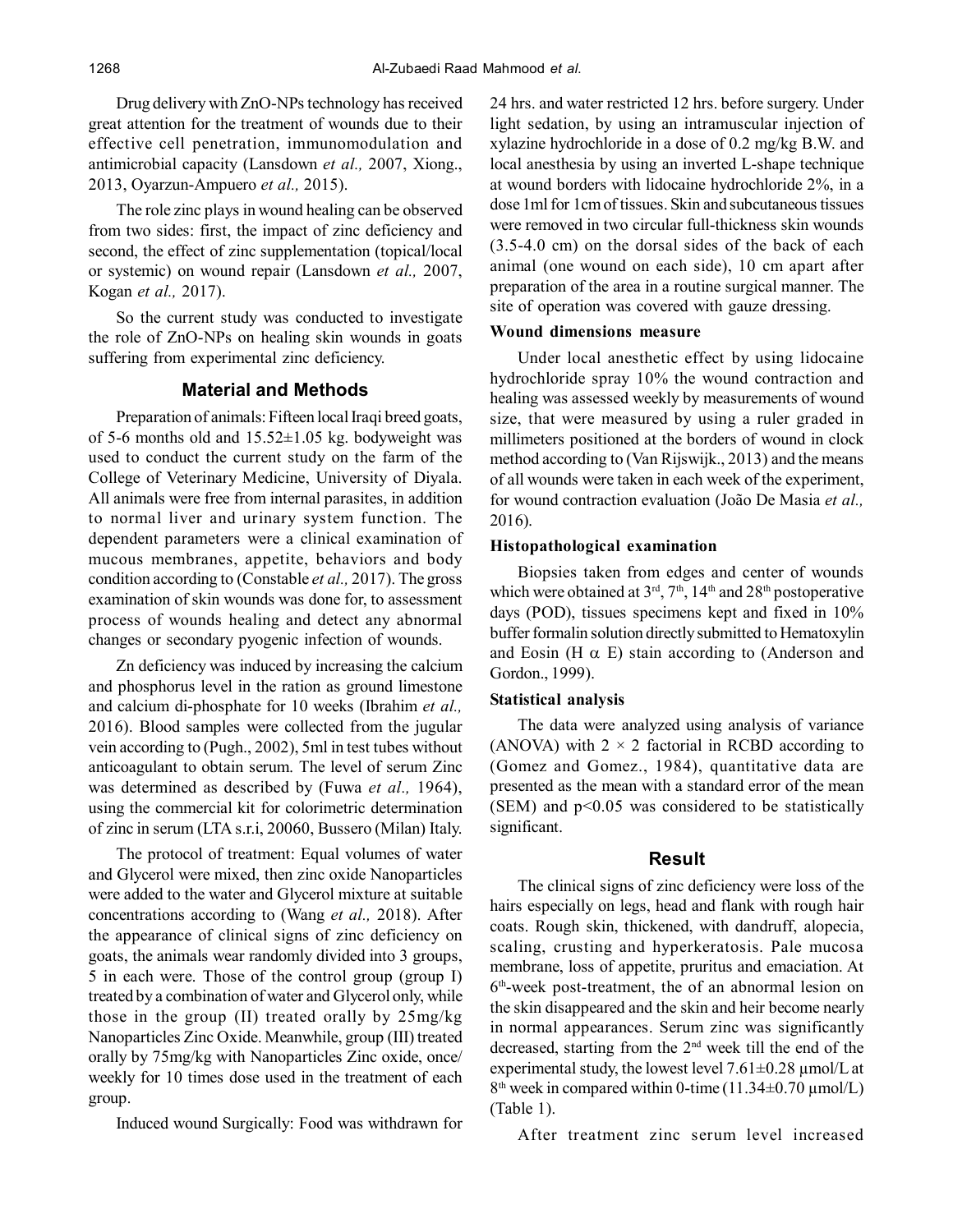**Table 1:** Serum level of Zn in experimentally induced of zinc deficiency in goats.

| <b>Parameter</b>   | Time       |         |          |          |                                                                                             |  |  |
|--------------------|------------|---------|----------|----------|---------------------------------------------------------------------------------------------|--|--|
|                    | $0$ - time | 2-weeks | 4- weeks | 6- weeks | 8-weeks                                                                                     |  |  |
| Serum Zn<br>umol/L |            |         |          |          | $11.34\pm0.70$ 9.17 $\pm$ 0.43 a 8.94 $\pm$ 0.49 a* 7.62 $\pm$ 0.17 abc 7.61 $\pm$ 0.28 abc |  |  |

Values are Mean  $\pm$  SE. a, b, c Means significantly difference level at P< 0.05.

**Table 2:** Serum levels of Zinc in animal groups use in the study.

|                      | $Gro-$ | <b>Time/week</b> |            |                 |                                                                                            |  |
|----------------------|--------|------------------|------------|-----------------|--------------------------------------------------------------------------------------------|--|
| <b>Parameter</b>     | ups    |                  | <b>3rd</b> | 6 <sup>th</sup> | <b>Qth</b>                                                                                 |  |
| Zinc $\mu$ mol/L GII | GI     |                  |            |                 | $6.61\pm0.51$ aA $\left  6.72\pm0.99$ aA $\right  7.39\pm1.49$ aA $\left  10.01\pm3.84$ aA |  |
|                      |        |                  |            |                 | 7.18±0.71aA   7.28±1.14aA   8.04±0.65aA   15.82±1.41bB                                     |  |
|                      |        |                  |            |                 | GIII   7.81±0.29aA   8.33±1.94aA   12.64±1.18bB   16.86±2.38bcB                            |  |

Values are  $M \pm SEM$ : a, b, c, d significant difference at a level of  $P \le 0.05$  in comparison with in the same group. A,B,C,D significant in the comparison between groups, significance at  $P < 0.05$ .

significantly with the highest level was in the  $9<sup>th</sup>$  week in comparison with the 0-day in groups II and III, but in group, I non significantly increased (Table 2).

The results of circular wounds showed a gradual significant narrowing in its diameters with the narrowest diameters was in the  $5<sup>th</sup>$  week in comparison with 0-day within each group. While in comparison (between groups), treated groups showed narrowest diameters in comparison with the control values (group I) (Table 3).

Data of macroscopic appearance follow-up in the period of induced wounds showed inflammatory signs in wounded area with systemic reaction, characterized by



Fig. 1: Gross appearance in the 3<sup>rd</sup> -day post-operation.

anorexia, depression and lethargy in the first three days post-operation, then disappeared gradually within first 3 days to become within normal values. At 3<sup>rd</sup> to  $7<sup>th</sup>$  days the wound healing showed normal response to injury (inflammatory phase), local inflammatory reaction persisted and were graded from slight to moderate inflammatory swelling with bloody clots formation, inflammatory exudate without signs of infection and the wound itself did not ooze in all groups of animals during this period (Fig. 1).

At  $15<sup>th</sup>$  day post-operation, diameters of wound were decreased, wounds were

remodeled, made up new blood vessels and had eventually scar formation and in 30<sup>th</sup> day complete closed to the circle of wounds and infused of its adages and significantly decreased in diminution of scar tissue and the treated with Zinc oxide Nanoparticles group III revealed the best wound healing (Fig. 2, 3, 4).

On day  $40<sup>th</sup>$ , the wounds disappeared and become as normal skin and hair in group III, but the other group's little markets appear in wound location. The current study also reported that wounds in those of group III were somehow similar to normal skin, with less hypertrophic scarring and nearly normal hair on the skin surface. Although, the clinical sings showed that similar in wounds healing of treated and control groups but, treated with Zinc oxide Nanoparticles group III revealed the best wound healing (Fig. 5, 6, 7).

In the current study, the histological examination was performed *via* a comparison between non treated (control group) and treated wound healing at different times and different concentrations of substances. At day 3 indicated presence of reactive cells, accumulation of exudates, the proliferation of fibrous connective tissue were observed to understand the normal healing process, the infiltration of reactive cells including neutrophils, macrophages and lymphocytes were present in control and treated groups. The progress of wound healing in the control section showed a large area of dermal tissue uncovered by

**Table 3:** Wounds dimension parameters in animal groups uses in the study.

|                     | <b>Groups</b> | Time/week                    |                       |                                  |                                          |                          |
|---------------------|---------------|------------------------------|-----------------------|----------------------------------|------------------------------------------|--------------------------|
| <b>Parameter</b>    |               | 1st                          | 2 <sub>nd</sub>       | <b>3rd</b>                       | $\mathbf{A}^{\text{th}}$                 | $\mathbf{\mathsf{K}}$ th |
| Wounds dimension mm | GI            | $32.75 \pm 1.05 \text{hcdA}$ | $29.75 \pm 1.49$ bcdB | $20.87 \pm 1.80$ <sub>bc</sub> B | $14.25 \pm 0.25$ bB   9.37 $\pm$ 1.43aBC |                          |
|                     | GП            | $132.87\pm1.68$ bcdA         | $29.62 \pm 1.24$ bcdB | $20.62 \pm 1.46$ bcB             | 9.75 $\pm$ 0.52bA                        | $6.5 \pm 0.45$ aB        |
|                     | GШ            | $32.62 \pm 1.37$ bcdA        | $28.37 \pm 2.61$ bcdB | $18\pm1.77$ bc A                 | $9.62 \pm 2.89$ bA                       | $3\pm1.41aA$             |

Values are  $M \pm SEM$ : a, b, c, d significant difference at a level of  $P < 0.05$  in comparison with in the same group. A, B, C, D significant in the comparison between groups, significance at  $P < 0.05$ .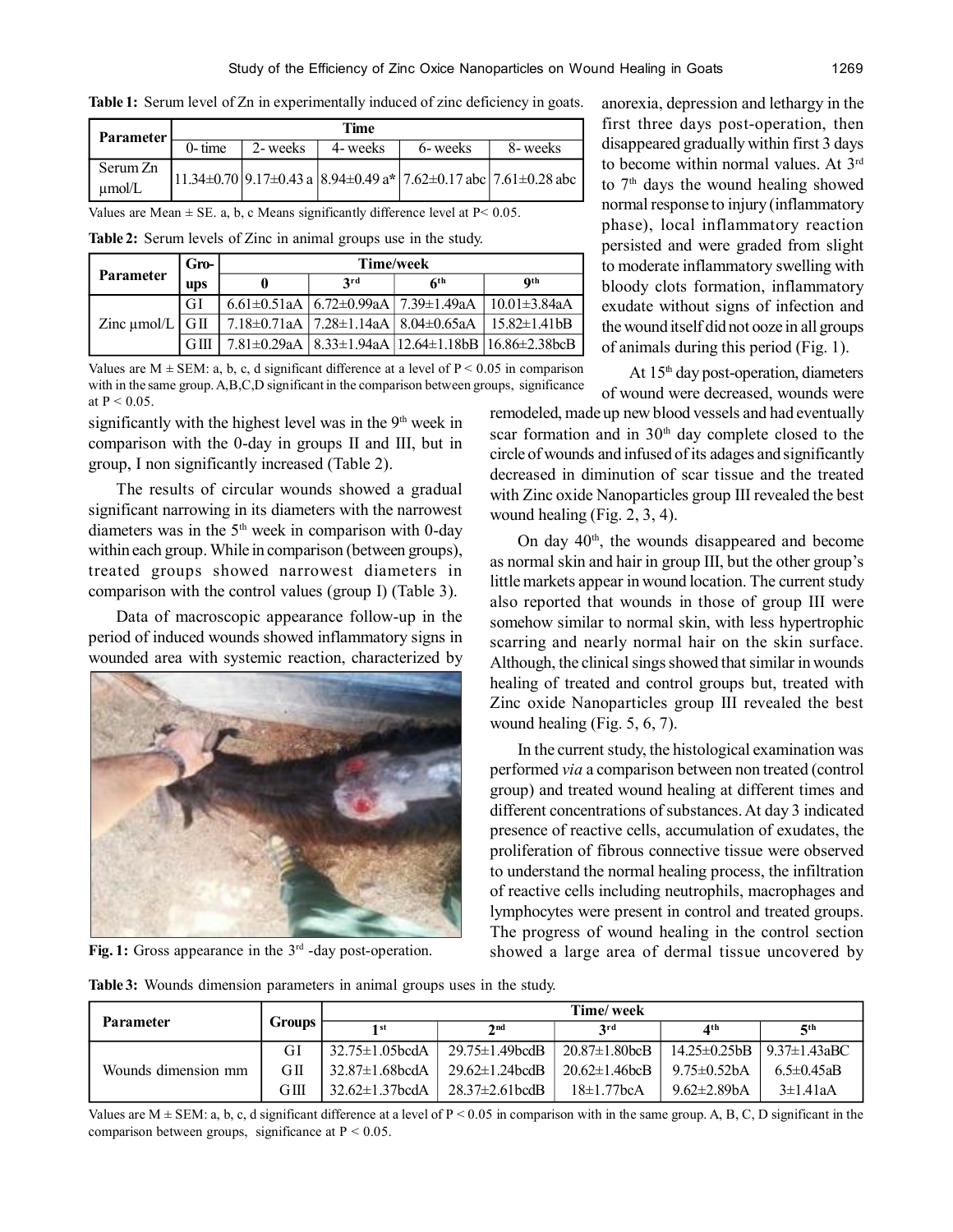epidermal tissue. This area was observed covering with the necrotic debris and accumulation of thin fibrin and it was also invaded with immature blood capillaries and occupied by granulation tissues (Fig. 8). At the same time wound healing in those treated by 25mg/kg, Zinc Oxide



Fig. 2: Gross appearance of wounds in 30<sup>th</sup>-day post-operation  $(GI)$ 



Fig. 3: Gross appearance of wounds in 30<sup>th</sup>-day post-operation  $(G<sub>II</sub>)$ 



Fig. 4: Gross appearance of wounds in 30<sup>th</sup>-day post-operation  $(G<sub>III</sub>)$ 

Nanoparticles revealed some detectable progression. This progression was observed *via* the development of new matrix deposition along with aggregation of many proliferating fibroblasts and less amount of necrotic debris. The same results were indicated in wound healing in those



Fig. 5: Gross appearance of wounds in 40<sup>th</sup>-day post-operation  $(GI)$ 



Fig. 6: Gross appearance of wounds in 40<sup>th</sup>-day post-operation  $(G<sub>II</sub>)$ 



Fig. 7: Gross appearance of wounds in 40<sup>th</sup>-day post-operation  $(G<sub>III</sub>)$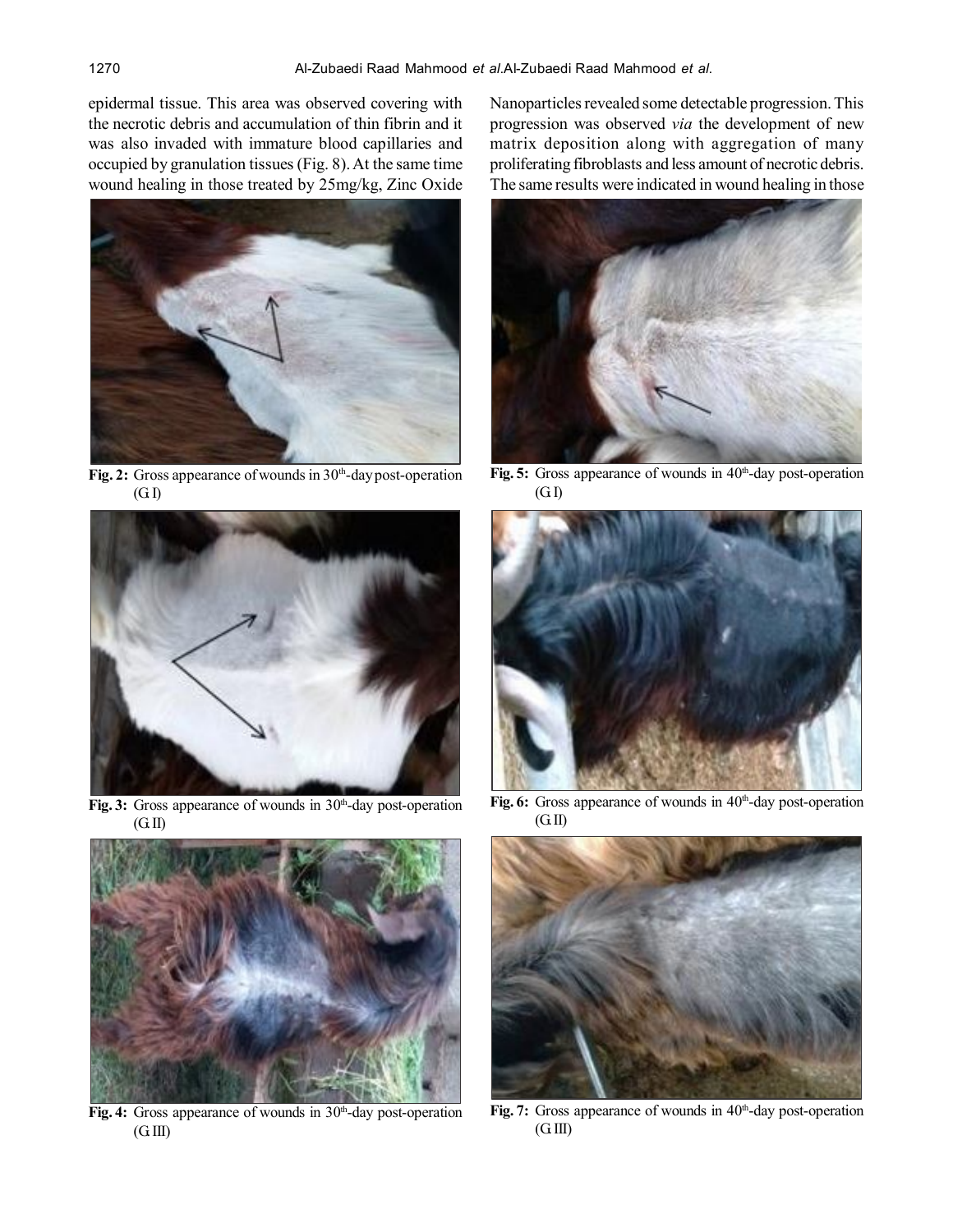

**Fig. 8:** Photomicrograph shows the progression of normal wound healing (control (G1)) at day 3, (a) represents the thin fibrin, while (b) indicated the infiltration of inflammatory cells (c) indicated necrotic tissues, whereas (d) represents granulation tissue. (H  $\&$  E: 40 X).



**Fig. 9:** Photomicrograph illustrates the process of wound healing (G2) at day 3, (a) indicated the infiltration of inflammatory cells, (b) indicated necrotic tissues, whereas (c) represents granulation tissue, (d) blood vessels. (H  $\&$  E: 40 X).



**Fig. 10:** Photomicrograph illustrates the process of wound healing (G3) at day 3, (a) indicated the infiltration of inflammatory cells, (b) indicated necrotic tissues, whereas (c) represents granulation tissue. (H  $\&$  E: 40 X).

treated by 75mg/kg Zinc Oxide Nanoparticles, but with much more progression in the formation and organization of collagen fibers and proliferating fibroblast, it was also showed that there were moderate amounts in the numbers of inflammatory cells (Fig. 9, 10).

On day 7 indicated that the progression of wound healing in the control section was observed still covering with the necrotic debris and accumulation of fibrin and granulation tissues, fibroblast increased and inflammatory cells decreased in comparison with control groups at day 3 (Fig. 11). While in wound healing treated by 25mg/kg Zinc Oxide Nanoparticles revealed some visible development. This development was observed *via* increasing the amounts of matrix deposition along with aggregation of many proliferating mature fibroblasts, blood capillary and less amount of inflammatory cells.



**Fig. 11:** Photomicrograph shows the progression of normal wound healing (control  $(G1)$ ) at day 7, (a) represents the thin fibrin, while (b) indicated the infiltration of inflammatory cells, (c) indicated fibroblast, whereas (d) represents granulation tissue. (H  $& E: 40 X$ ).



**Fig. 12:** Photomicrograph shows the progression of wound healing (G2) at day 7, (a) represents blood vessels, while (b) indicated mild infiltration of inflammatory cells, (c) indicated fibroblast, whereas (d) represents granulation tissue. (H  $& E: 40 X$ ).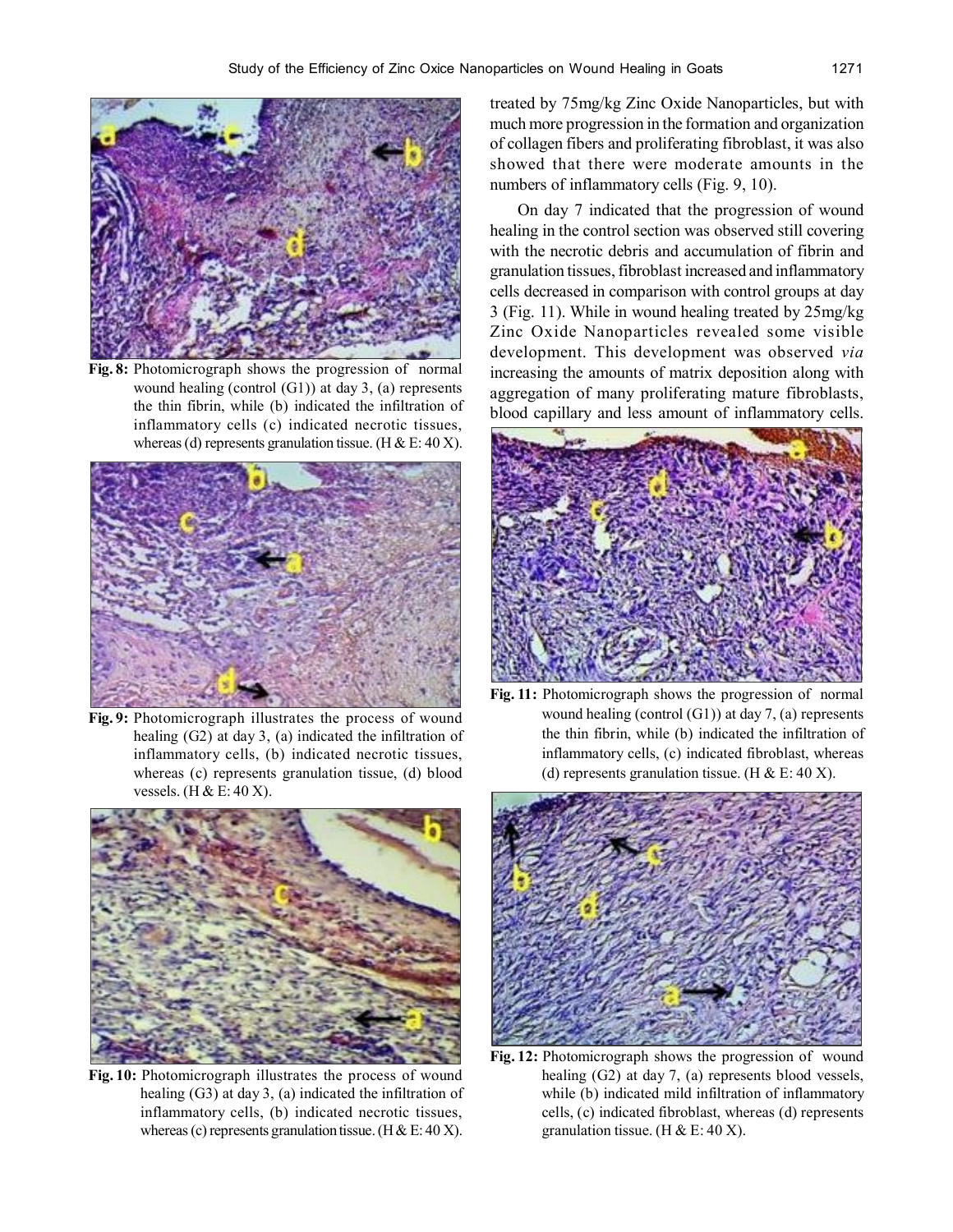The identical results were revealed in wound healing treated by 75mg/kg Zinc Oxide Nanoparticles, but with much more progression in the formation and organization of mature fibroblast and formation of hyperplastic area (scar tissue) it was also showed that there were moderate amounts in the numbers of inflammatory cells (Fig. 12, 13).

On day 14 the progress in wound healing showed the clear generation of thin epidermal tissue. This layer of re-epithelization of epidermal tissue covering the wound with scar tissue formation, addition to that the collagen and fibroblast in dermal tissue appeared more organization and replacement of the initial fibrin matrix with collagenrich granulation tissue, decreased inflammatory cells (Fig. 14). While, in wounds healing treated by 25mg/kg Zinc Oxide Nanoparticles at the same time revealed



**Fig. 13:** Photomicrograph shows the progression of wound healing (G3) at day 7, (a) represents blood vessels, while (b) indicated mild infiltration of inflammatory cells, (c) indicated fibroblast, whereas (d) represents granulation tissue, (e) mild re-epithelization, (f) scar tissue.  $(H & E: 40 X)$ .



**Fig. 14:** Photomicrograph shows the progression of normal wound healing (control (G1)) at day 14, (a) thin epidermal tissue, while (b) indicated fibroblast, whereas (c) scar tissue, (d) infiltration of inflammatory cells. (H &E: 40 X).

further detectable progression, which includes thick layer from re-epithelization of epidermal tissue completely covering the wound, collagen and fibroblast more organization along with aggregation of many mature fibroblasts, blood capillary and less amount of inflammatory cells. The alike consequences were indicated in wound healing treated by 75mg/kg Zinc Oxide Nanoparticles, an addition that it was observed an obvious formation and organization of mature fibroblast, blood capillary and formation of new hair follicles (Fig. 15, 16).

At day 28 the control group section showed a clear and a complete re-epithelization but still, there was a remaining of scab and observed some localization of inflammatory cells. The dermis showed remodeling in the connective tissue, but it was also showed a delay in



**Fig. 15:** Photomicrograph shows the progression of wound healing  $(G2)$  at day 14,  $(a)$  thin epidermal tissue, while (b) represents blood vessels, (c) indicated fibroblast, whereas (d) fibrin, (e) mild re-epithelization, (f) scar tissue. (H & E:  $40$  X).



**Fig. 16:** Photomicrograph shows the progression of wound healing  $(G3)$  at day 14, (a) epidermal tissue, while (b) represents blood vessels, (c) indicated fibroblast, whereas (d) fibrin, (e) organization of collagen fibers, (f) generation of new hair follicle. (H & E: 40 X).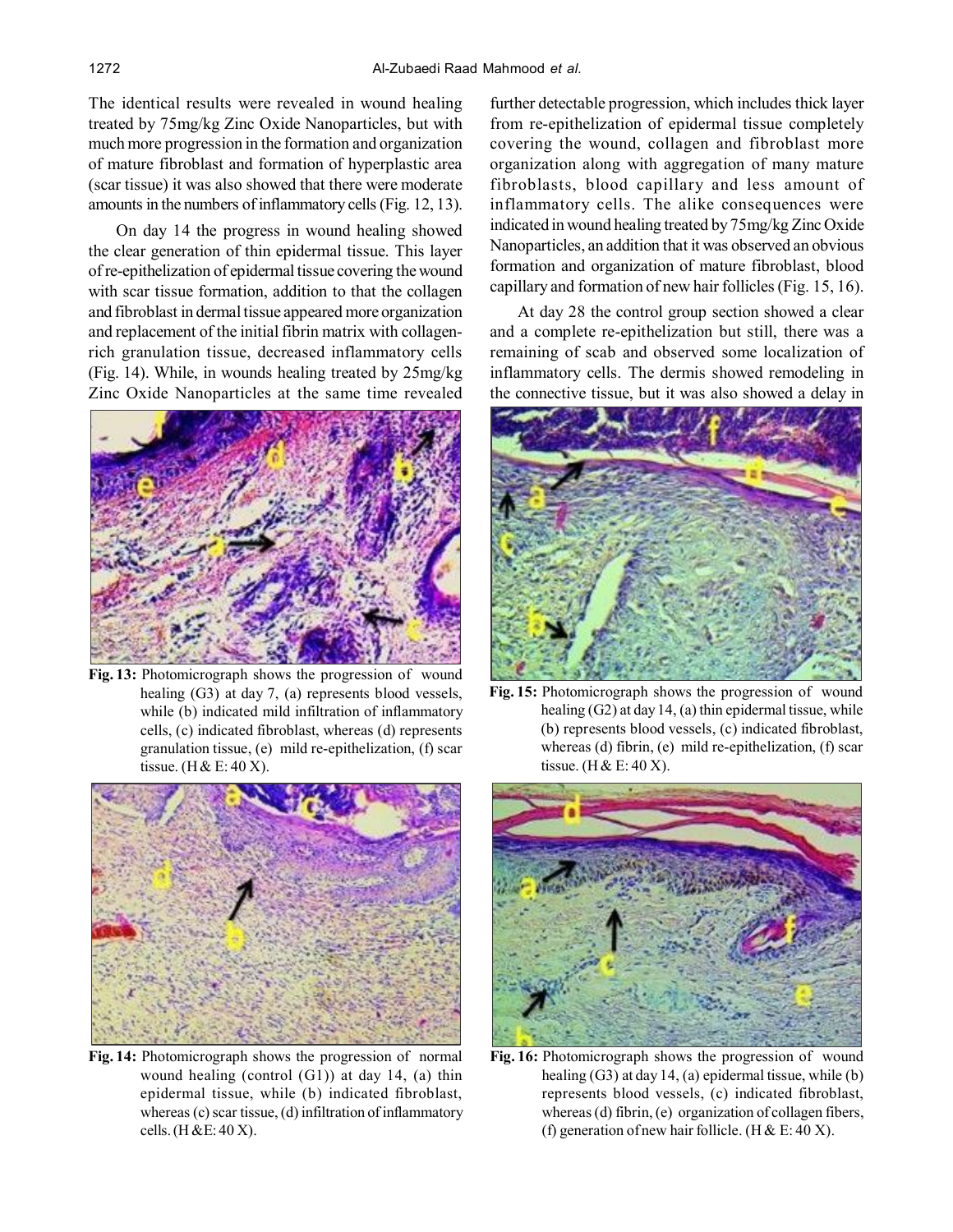

**Fig. 17:** Photomicrograph shows the progression of normal wound healing (control G1) at day 28, (a) epidermal tissue, while (b) represents massive infiltration with inflammatory cells, (c) indicated inflammation accompanied with localization of inflammatory cells, whereas (d) scar tissue. (H & E:  $40 X$ ).



**Fig. 18:** Photomicrograph shows the progression of wound healing (G2) at day 28, (a) epidermal tissue, while (b) represents blood vessels, (c) hair follicular, whereas (d) fibrin, (e) organization of collagen fibers,(f) sebaceous gland. (H  $& E: 40 X$ ).



**Fig. 19:** Photomicrograph shows the progression of wound healing (G3) at day 28, (a) indicaAtes of epidermal tissue, while (b) represents blood vessels, (c) hair follicular, whereas (d) scar tissue, (e) organization of collagen fibers, (f) sebaceous gland. (H & E: 40 X).

the organization of interconnecting collagen fibers to each other and new hair follicular growth and sebaceous glands (Fig. 17). Compared with the treatment of group with 25mg/kg Zinc Oxide Nanoparticles and 75mg/kg Zinc Oxide Nanoparticles respectively, revealed there was a complete re-epithelization and with final skin layers. In this staged the healing showed complete clearance from the inflammatory cells and new generation of skin, this has appeared obviously in wound healing treated with 75mg/kg than 25mg/kg (Fig. 18, 19).

# **Discussion**

Zinc is an essential trace element that is required by all cells in animals as well as its effective roles in numerous enzymatic reactions, on the other hand, deficiency of Zn are associated with reduced growth rate, poor immune function, decrease reproductive performance, as well as affecting skin in severe cases (Chan *et al.,* 1998, Mozaffari and Derakhshanfar., 2007 ).

In this study macroscopic findings showed that wounds healing in goats have high intended to reaper and the healing process is with limited inflammatory reaction in the site of wounds in all groups. In the other way, the groups treated by ZnO NPs showed faster healing and better response than control group, this results agree with the results of studies of Lansdown *et al.,* (2007) and Kogan *et al.,* (2017) that attribute it to zinc plays important role in wound healing and treated zinc deficiency results in improved wound healing compared to those with zinc deficiency. Also, the results of current study which documented important dose amount of ZnO NPs in wound healing and similar to results was reported in study by Al-Zubaedi., (2017) which was showed that better healing is achieved in a concentration 20% followed by that of 10% by using silver nanoparticles in cutaneous wounds in rabbits. The addition this study consistent with the study that indicated significant results of wound contraction rate, epithelialization and histopathology of the healed tissues of rats confirmed the promising wound healing property of ZnO NPs (Ekta *et al.,* 2018).

 Moreover at day 3 histological results in this study indicated presence of reactive cells (neutrophils, macrophages and lymphocytes), accumulation of exudates, regeneration of epidermis, proliferation of fibrous connective tissue were observed to understand the normal healing process, these results revealed to normal response in early stage of wounds healing it may be because released molecules are chemo-attractants for neutrophils which enter the wound site and increased endothelial permeability, the same as also has been reported by (Reinke and Sorg., 2012, Werner and Grose., 2003).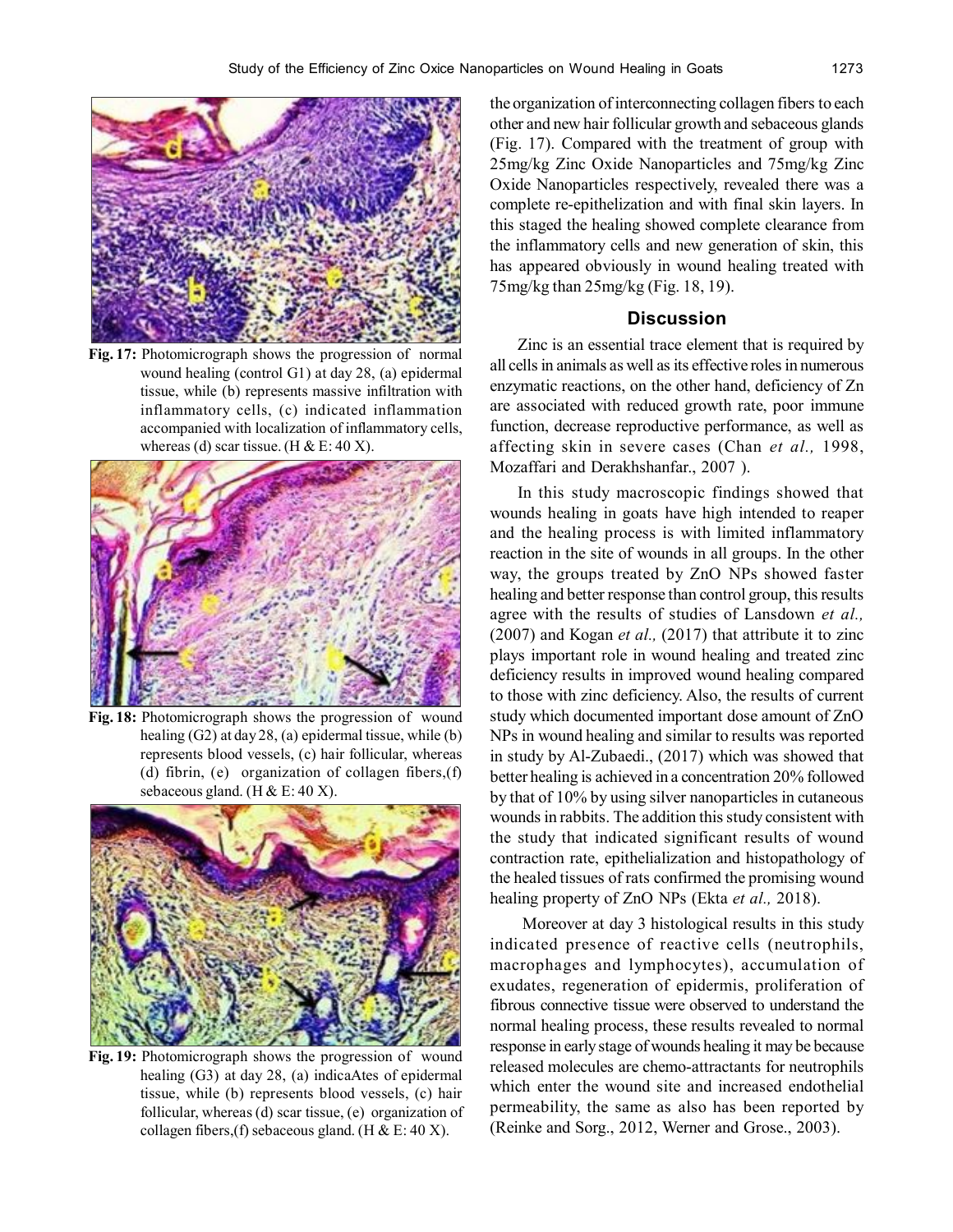But the same time the treatment of groups with 25mg/ kg ZnO NPs and 75mg/kg ZnO NPs respectively, revealed to progression was observed *via* development of new matrix deposition along with aggregation of many proliferating fibroblasts and less amount of necrotic debris, These results agreed with Padmavathy and Vijayaraghavan., (2008), which revealed ZnO has both antibacterial and anti-inflammatory properties and accelerates the healing of both acute and chronic wounds. Also this experiment indicated that decreased inflammatory reaction in treated groups in comparison with control group, this may be correlated to the ability of zinc in modulating both innate and adaptive immune response, additional to alters immune responses in a multitude of ways ranging from myeloid-derived cells and inflammatory signaling to lymphocyte differentiation and antibody production (Pei-Hui *et al.,* 2017). Similarly, a recent trial reported that zinc could participate in the modulation of monocyte differentiation into proinflammatory (M1) or immune-regulatory/wound healing (M2) macrophages (Dierichs *et al.,* 2017). Another explanation could be the connection with the decreases of an inflammatory reaction, addition to ZnO NPs maybe has an effect on bacteria when used in different concentrations and it showed the ability of high concentration as compared to the low amount (Khitam *et al.,* 2018).

The regulated and promotion phases of wound healing depend on several factors (Guo and Dipietro., 2010, Dhivya *et al.,* 2015). One of these factors is the availability of appropriate trace elements serving as enzyme cofactors of structural components in tissue repair (Lansdown *et al.,* 1999). Zinc has a significant function in regulated and promotion and also on many cells over the entire process of wound repair (Pei-Hui *et al.,* 2017) these results agree with results of current study by Bao and his coworkers and also can explain the role of zinc supplementation in reduced plasma levels of oxidative stress markers, decreased *ex vivo* production of inflammatory cytokines, chemokine's and reduced secretory cell adhesion molecules which represent important biomarkers of cell damage-associated inflammation in endothelium and platelets (Bao *et al.,* 2010, Prasad., 2014). The mains observation of histological imaging at day  $7<sup>th</sup>$  including many proliferating mature fibroblasts, blood capillary and formation of hyperplastic area (scar tissue) with much more progression in treated groups, these changes in cells proliferation similar to findings which were revealed to that the moment when granulation tissue begins to cover the wound surface marks the transition to the proliferative phase and

represented by activation of fibroblasts which produce collagen and other extracellular matrices, such as neoangiogenesis (Negut *et al.,* 2018) and the results of current study are parallel with studies which reported that ZnO NPs play significant role in angiogenesis (Manuja *et al.,* 2012, Li and Chang., 2013).

Development and highly maturation of fibroblasts in groups treated by ZnO NPs may be because of increase fibroblasts drawn from healthy dermis, bone marrow progenitor cells, circulating fibroblasts and multipotent cells in the dermis (Shaw and Martin, 2009). Granulation tissue is only temporary and will be replaced during the remodeling phase. It is characterized by dense vascularization, fibroblast and my fibroblast populations and macrophages (Iocono *et al.,* 1998), these results synergy with the current study in the role of zinc information of granulation tissue (Maywald *et al.,* 2017).

In the current study on day 14, histological findings showed a clear generation of the thin skin tissue layer. This layer of re-epithelium of skin tissue covering the wound with the formation of scar tissue. These facts were more advanced in groups treated with ZnO NPs, especially in the 75mg/kg treated group, where serious hair follicle development was observed. Observations of this study are consistent with the studies that indicated the importance of ZnO NPs in promoting keratinocyte migration, thus improving Re-epithelialization (Ekta *et al.,* 2018, Vijayakumar *et al.,* 2019).

Looking at the histological results on day 28 of the present study, it is clear that the ZnO NPs are very close in shape to normal skin and the dermis and sub-dermal layers appear to cover the wound and in this staged the healing showed complete clearance from the inflammatory cells and new generation of skin this results comparable with Aksoy *et al.,* (2010), which they reveled that ZnO NPs accelerate the healing of both chronic and acute wounds, because of its epithelialization and bacteriostatic properties. On other hand, these results are very similar with the results mentioned by Naraginti *et al.,* (2016) which they indicated that appearance of fibroblasts, complete re-epithelialization, neovascularization and fewer inflammatory cells were observed in the tissue obtained from the ZnO NPs treated group, which formed the basis for the increase of collagenation at the wound site.

 Among the parameters used for the analysis of healing wounds including cell proliferation, reepithelialization, collagen deposition, granulation, angiogenesis, matrix remodeling and scar formation (Pei-Hui *et al.,* 2017). Studies of Xiong., (2013) and Oyarzun-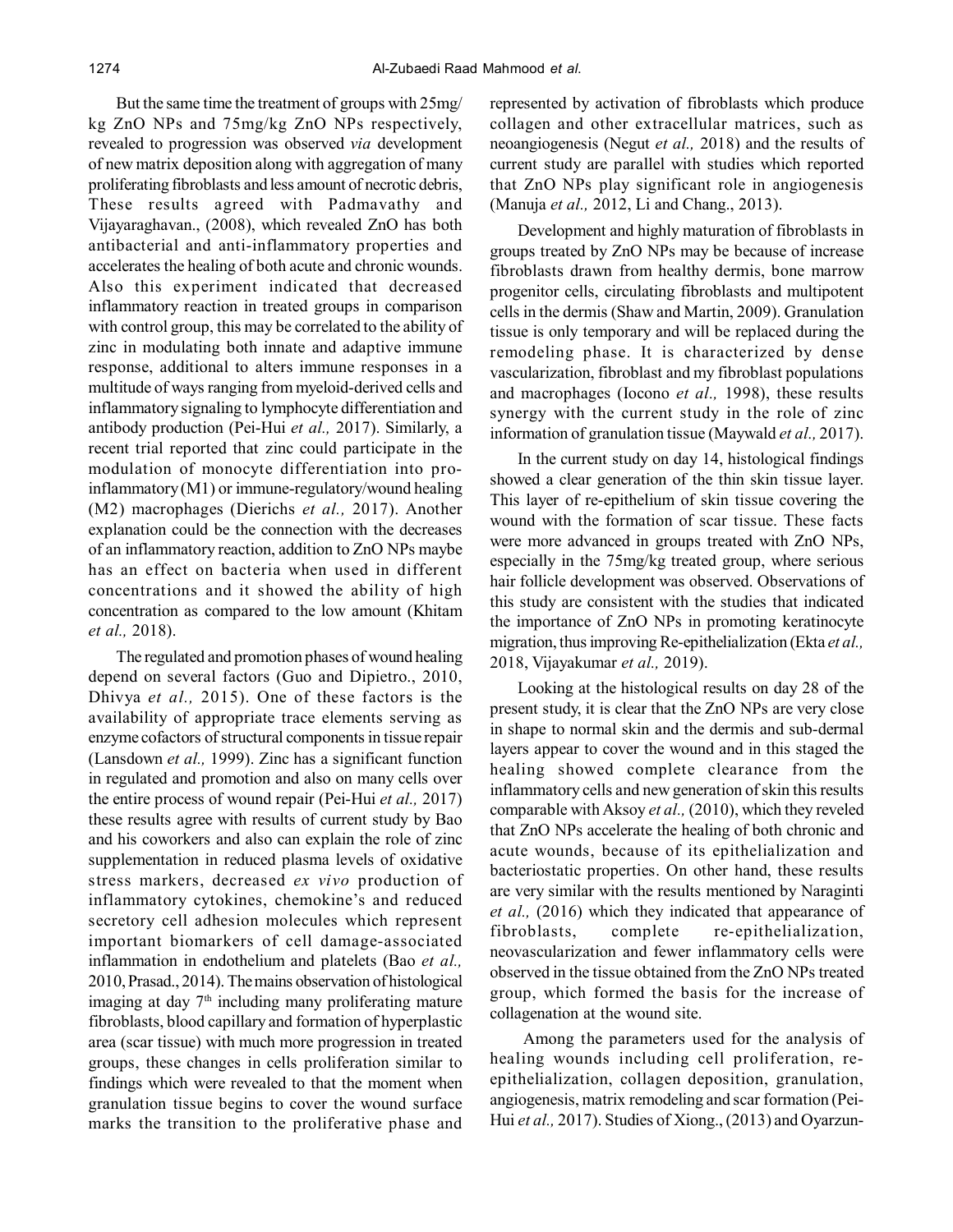Ampuero *et al.,* (2015) described the advances in drug delivery with ZnO technology has received considerable attention for the treatment of wounds due to their effective cell penetration, immunomodulation and antimicrobial capacity. This fact could be has a main role in the process of regeneration and wound healing in the current trial. To sum up, wound healing is influenced by many factors as in this study the concentration, particle size and time for giving the zinc oxide. Shortly may be more evidence that is viable to confirm this statement.

# **Conclusion**

To sum up, wounds healing is influenced by many factors as in this study the concentration, particle size and time for giving the zinc oxide. Shortly may be more evidence that is viable to confirm this statement.

## **References**

- Aksoy, B., N. Atakan and H.M. Aksoy *et al.,* (2010). "Effectiveness of topical zinc oxide application on hypertrophic scar development in rabbits," *Burns.*, **36(7):** 1027-35.
- Al-Zubaedi, R.M. (2017). Induced cutaneous wound healing in rabbits under the cover of silver Nanoparticles. R.J.P.B.C.S., **8(4):** 620.
- Anderson, G. and K.C. Gordon (1999). Tissue processing, microtome and paraffin sections. In: Bancroft, J.D. and Stevens, A., Theory and practice of histopathological techniques, 4th ed. Edinburgh, Churchill Livingstone: 47-68.
- Bao, B., A.W. Prasad, F.W. Beck, J.T. Fitzgerald, D. Snell, G.W. Bao, T. Singh and L.J. Cardozo (2010). Zinc decreases Creactive protein, lipid peroxidation and inflammatory cytokines in elderly subjects: A potential implication of zinc as an atheroprotective agent. *Am. J. Clin. Nutr.*, **91:** 1634- 41.
- Branton, M.H. and J.B. Kopp (1999). TGF-beta and fibrosis. Microbes Infect. **1(15):** 1349-65.
- Cha, S.H., J. Hong, M. Mcguffie, B. Yeom, J.S. Vanepps and N.A. Kotov (2015). Shape-Dependent Biomimetic Inhibition of Enzyme by Nanoparticles and Their Antibacterial Activity. *A.C.S. Nano*., **9:** 9097-105.
- Chan, S., B. Gerson and S. Subramaniam (1998). The role of copper, molybdenum, selenium and zinc in nutrition and health. *Clinics in laboratory medicine.*, **18:** 673-85.
- Constable, P.D., K.W. Hinchcliff, S.H. Done and W. Grunberg (2017). Veterinary Medicine: A Textbook of the Diseases of Cattle, Horses, Sheep, Pigs and Goats, 11th edition, Volumes 1 and 2. Copyright © 2017 Elsevier Ltd. All Rights Reserved. Printed in China.
- Dhivya, S., V.V. Padma and E. Santhini (2015). Wound dressings - A review. *Biomedicine (Taipei)*, **5(4):** 22.

Dierichs, L., V. Kloubert and L. Rink (2017). Cellular zinc

homeostasis modulates the polarization of THP-1-derived macrophages. *Eur. J. Nutr.*, **57(6):** 2161-9.

- Ekta, Y., S. Deepika, Y. Pankajkumar and V. Amita (2018). Ameliorative effect of bio fabricated ZnO nanoparticles of Trianthema portulacastrum Linn. on dermal wounds *via* removal of oxidative stress and inflammation. *R.S.C. Adv.,* **8:** 21621-35.
- Feng, M., Z.S. Wang, A.G. Zhou and D.W. Ai (2009). The effects of different sizes of nanometer zinc oxide on the proliferation and cell integrity of mice duodenum-epithelial cells in primary culture. *Pak J Nutr.*, **8:** 1164-6.
- Fuwa, K., P. Pablo, M. Robert and B.L. Vallee (1964). Determination of Zinc in Biological Materials by Atomic Absorption Spectrometry. *Anal. Chem*., **36:** 2407-11.
- Gomez, K.A. and A.A. Gomez (1984). Statistical Procedures for Agricultural Research. 2nd Ed. John Wiley and Sons, Inc. New York.
- Guo, S. and L.A. Dipietro (2010). Factors affecting wound healing. *J. Dent. Res*., **89(3):** 219-29.
- Ibrahim, S.O., M.A. Helal, Y.M. Abd El Rraof and H.M. Elattar (2016). Experimental study on zinc deficiency in sheep. *Benha veterinary medical journal.*, **31(1):** 110-8.
- Iocono, J., H. Ehrlich, F. Gottrup and D. Leaper (1998). The Biology of Healing. In: Wounds - Biology and Management (D. Leaper and K. Harding, eds. 10-22. Oxford: Oxford University Press.
- João De Masia, E., C., A.C. Camposa, F.D. João De Masi, M.A. Soatti Rattia, I. Shin Ikea and R.D. João De Masi (2016). The influence of growth factors on skin wound healing in rats. *Braz. J. Otorhinolaryngol.*, **82(5):** 512-21.
- Khitam, S.S., E.D. Alhtheal and J.B. Azhar (2018). Effect of Zinc Oxide nanoparticals preparation from Zinc Sulphate  $(ZnSo<sub>4</sub>)$  against gram negative or gram positive microorganisms *in vitro. The Iraqi Journal of Veterinary Medicine.*, **42(1):** 18-22.
- Kogan, S., A. Sood and M.S. Garnick (2017). Zinc and Wound Healing: A Review of Zinc Physiology and Clinical Applications. Wounds Compend. *Clin. Res. Pract.*, **29:** 102-6.
- Lansdown, A.B., B. Sampson and A. Rowe (1999). Sequential changes in trace metal, metallothionein and calmodulin concentrations in healing skin wounds. *J Anat.*, **195(3):** 375-86.
- Lansdown, B.G., M.D. Ursula Mirastschijski, R.N. Nicky Stubbs, R.N. Elizabeth Scanlon and S.A. Magnus (2007). "Zinc in Wound Healing: Theoretical, Experimental and Clinical Aspects." *Wound Repair and Regeneration.,* **15(1):** 2-16.
- Li, H. and J. Chang (2013). Bioactive silicate materials stimulate angiogenesis in fibroblast and endothelial cell co-culture system through paracrine effect. *Acta Biomater.*, **9:** 6981-91.
- Li, Y.W.J. Zhang, Niu and Y. Chen (2012). Mechanism of